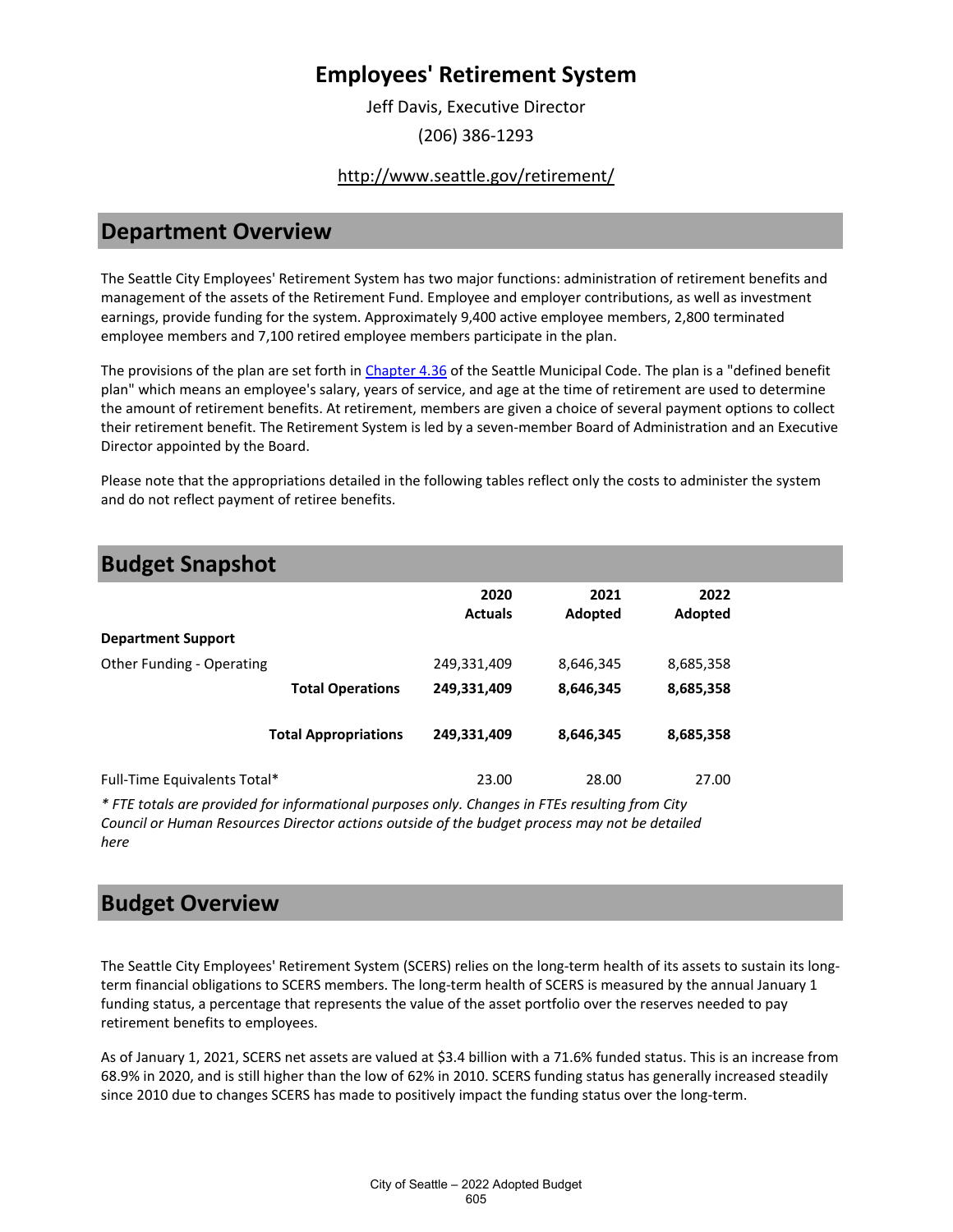Annual Contributions: The plan's actuaries determine an "annual required contribution" (ARC) into SCERS so its assets grow in tandem with pension costs, which rise as new employees join SCERS, wages increase, and retirees live longer. In response to the drop in the value of its invested assets and its funded status coming out of the 2008-09 recession, SCERS and the City enhanced the plan in 2013 by revising its ARC calculation so SCERS will be fully funded after a fixed 30-year period beginning January 1, 2013 and ending January 1, 2043. In addition to the employee and employer annual required contributions, the City pays an additional fluctuating amount to achieve the fully funded status by 2043. These amounts are reflected in departmental budgets throughout the 2022 Proposed Budget.

Investment Return Assumption: In January 2014, SCERS decreased its long-term investment return assumption from 7.75% to 7.50% in anticipation of slower asset growth over the next 30 years. Effective January 2020, SCERS decreased this assumption further to 7.25%. This assumption raises the ARC so the plan relies more on employee and employer contributions that are based on salaries, which are less volatile than the investment returns affected by portfolio experience and the economy.

Asset Smoothing: SCERS implemented an asset smoothing policy in 2011 to protect the funded status from volatile year-to-year swings by recognizing annual investment return gains and losses evenly over five years. This policy results in gradual changes in the ARC so the City's contribution is more stable.

Pension Plan for New Employees Hired On or After January 1, 2017: The City began evaluating plan changes in 2012 to reduce the cost of the plan for employees and the City, thereby enhancing SCERS' fiscal stability over the long run, while still maintaining an adequate retirement benefit for employees. In 2016, the City and labor unions agreed, and Council approved, a new defined benefit plan (SCERS II) for new employees hired on or after January 1, 2017. SCERS II has a similar structure to the existing plan (SCERS I).

Under SCERS II, there is an estimated 3.8% combined savings for annual employer and employee contributions. Members of the new plan will contribute 7% of their salary toward their retirement benefit, compared to 10.03% under SCERS I. Given the lower contributions into the plan, the new SCERS II plan will provide a retirement benefit lower than the SCERS I plan, but consistent with the design of the current SCERS I plan. The SCERS II benefit will still provide City retirees with an adequate retirement income when combined with Social Security.

The 2022 Adopted Budget includes total appropriation decreases of \$209,332. This decrease is the result of several annual citywide cost adjustments for internal City service costs and adjustments to true-up the budget with the SCERS Board's approved 2021-2022 budget. On June 11, 2020 the SCERS Board of Administration reviewed and approved a change to make the approximately \$12.8 million annual Investment Management Fees nonappropriated beginning with the 2021 budget and going forward. This treatment will be the same as for the pension payments to member retirees, which are also non-appropriated. Investment management fees will continue to be reported to the Board, recorded in the City's financial system and detailed in the annual audited financial statements that are posted publicly on SCERS's website (see p. 32 of 2019 Annual Financials). The financial statements are reviewed and accepted annually by the SCERS Board, which is chaired by the Council Finance Committee Chair The 2022 Adopted Budget includes a technical adjustment to reduce SCERS' positions by one. The technical adjustment completes an action taken earlier in 2021 in the second quarter supplemental ordinance to remove this unneeded position.

#### **City Council Changes to the Proposed Budget**

Council added \$248,345 in appropriations to provide continued 2022 funding for 2 positions created in the 2021 Year-end Supplemental Ordinance in response to SCERS' late request for additional retirement specialists to meet employee demand for services.

## **Incremental Budget Changes**

## **Employees' Retirement System**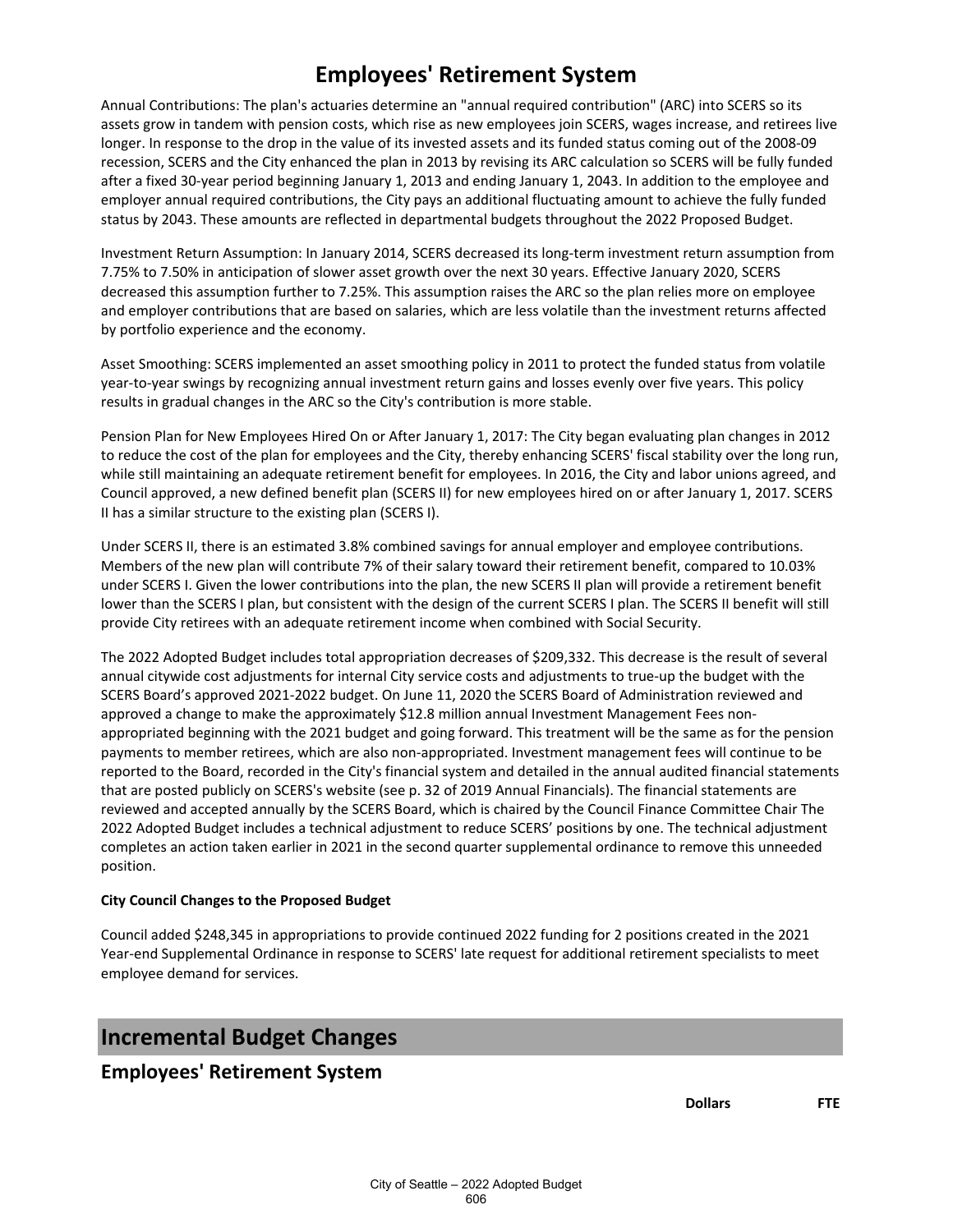| 2021 Adopted Budget                                                                                    | 8,646,345   | 28.00  |
|--------------------------------------------------------------------------------------------------------|-------------|--------|
|                                                                                                        |             |        |
| Adopt Resolution 32022 - RET 2022 Credit Interest Rates Resolution                                     |             |        |
| Adopt Resolution 32023 - Valuation and Actuarially Required Contribution for<br>2022                   |             |        |
| True-up 2022 Baseline to SCERS Board-approved                                                          | (296, 010)  |        |
| <b>Baseline</b>                                                                                        |             |        |
| <b>Baseline Adjustments for Personnel Costs</b>                                                        | 47,479      |        |
| Citywide Adjustments for Standard Cost Changes                                                         | 39,199      |        |
| <b>Proposed Technical</b>                                                                              |             |        |
| Continuing position change from 2021 Q2 Supplemental                                                   |             | (1.00) |
| Council                                                                                                |             |        |
| Add \$248,000 from the Retirement Fund to SCERS for two retirement system<br>member services positions | 248,345     |        |
| <b>Total Incremental Changes</b>                                                                       | \$39,013    | (1.00) |
| <b>Total 2022 Adopted Budget</b>                                                                       | \$8,685,358 | 27.00  |

## **Description of Incremental Budget Changes**

#### **Adopt Resolution 32022 - RET 2022 Credit Interest Rates Resolution**

This Council Budget Action recommends adoption of Resolution 32022, which approves interest rates on member contributions as established by the Seattle City Employees Retirement System Board of Administration on August 12, 2021. The Board reviews and adjusts the interest rates annually, based on market conditions. The new interest rates for 2022 will grow member contribution balances on all contributions received after December 11, 2011 at an annual compounding rate of 1.77 percent. The annual rate prior to this change is 2.92 percent.

This change lowers the Retirement Fund's costs and incrementally lowers the system's normal cost. These impacts are estimated along with other factors in the retirement system's periodic actuarial valuations.

#### **Adopt Resolution 32023 - Valuation and Actuarially Required Contribution for 2022**

This Council Budget Action recommends adoption of Resolution 32023 that affirms the retirement contribution rate that the City will fund in 2022. As determined by an independent actuary using a set of assumption about member demographics and investment earnings, the actuarially required contribution is the annual contribution to the Retirement Fund that the City must make to meet the objective of a 100% funded retirement plan (benefits sufficient funds to pay current and future benefits) by 2042. At its July 7, 2021 meeting the city's actuary reported that the minimum required contribution was 15.33% for 2022. At the subsequent meeting on August 14, 2021 the Seattle City Employees Retirement System Board of Administration voted to recommend a higher contribution rate than actuarially required, to smooth out year to year fluctuations in the rate.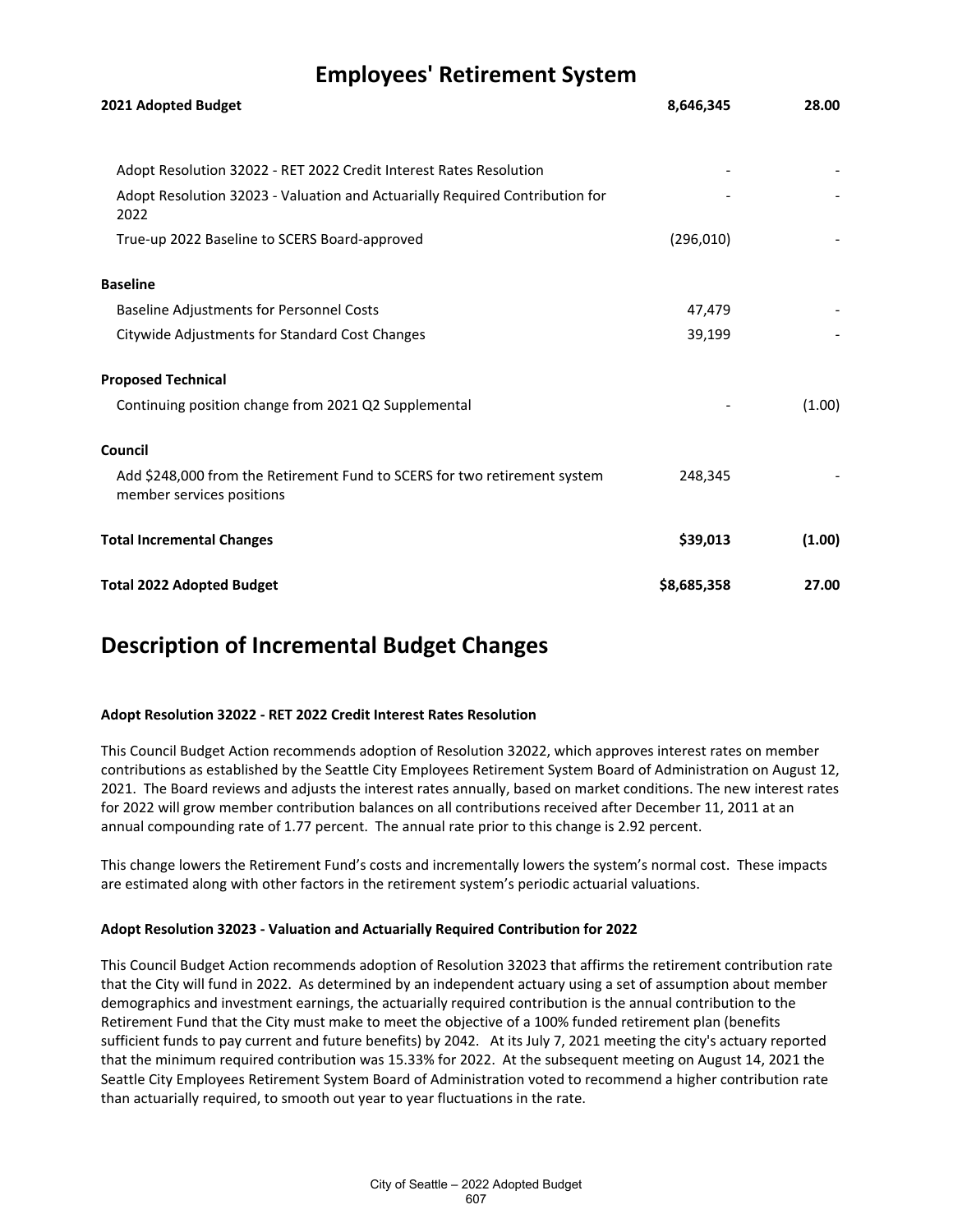The combined required contribution rate for 2022 is 25.56 percent, no change from the 2021 rate. The City's portion of the combined contribution rate for 2022 is 16.10 percent of regular payroll into SCERS (consistent with the 2021 rate).

The 2022 Proposed Budget includes the amounts necessary to fully fund the ARC to the Employee Retirement Fund in 2022.

| True-up 2022 Baseline to SCERS Board-approved |              |
|-----------------------------------------------|--------------|
| Expenditures                                  | \$(296,010)  |
| Revenues                                      | \$(209, 332) |

Adjust 2022 Baseline to 2022 SCERS Board-approved amounts:

In 2019, The SCERS Board of Administration approved a 2 year budget (for 2021 and 2022). The 2022 budget was approved for \$8,717,555 with the understanding that the few ISF fund amounts may change without going back to the Board for approval.

Using the 2021 Adopted budget as the baseline to compare to SCERS' 2022 Board Approved budget, the following baseline changes will need to be made (all considered technical changes given this is just a true-up to the approved budget and no new positions or projects are being started in 2022).

|                                                 | <b>Baseline</b> |
|-------------------------------------------------|-----------------|
| <b>Baseline Adjustments for Personnel Costs</b> |                 |
| Expenditures                                    | \$47.479        |
|                                                 |                 |

This centrally administered change adjusts appropriations to restore the annual wage increase for non-represented Executives, Managers and Strategic Advisors, which was forgone in 2021 due to financial constraints.

#### **Citywide Adjustments for Standard Cost Changes**

Expenditures \$39,199

Citywide technical adjustments made in the baseline phase reflect changes to internal services costs, including rates from the Department of Finance & Administrative Services, Seattle Information Technology Department, Seattle Department of Human Resources, and for healthcare, retirement and industrial insurance charges for the department. These adjustments reflect initial assumptions about these costs and inflators early in the budget process.

#### **Proposed Technical**

#### **Continuing position change from 2021 Q2 Supplemental**

Position Allocation (1.00)

Technical change to continue in the budget system a position change made in the 2021 Q2 Supplemental Budget.

#### **Council**

#### **Add \$248,000 from the Retirement Fund to SCERS for two retirement system member services positions**

Expenditures \$248,345

This Council Budget Action adds \$248,345 from the Employees' Retirement Fund to the Seattle City Employees Retirement System (SCERS) for two member services FTE positions that are proposed as modifications to the 2021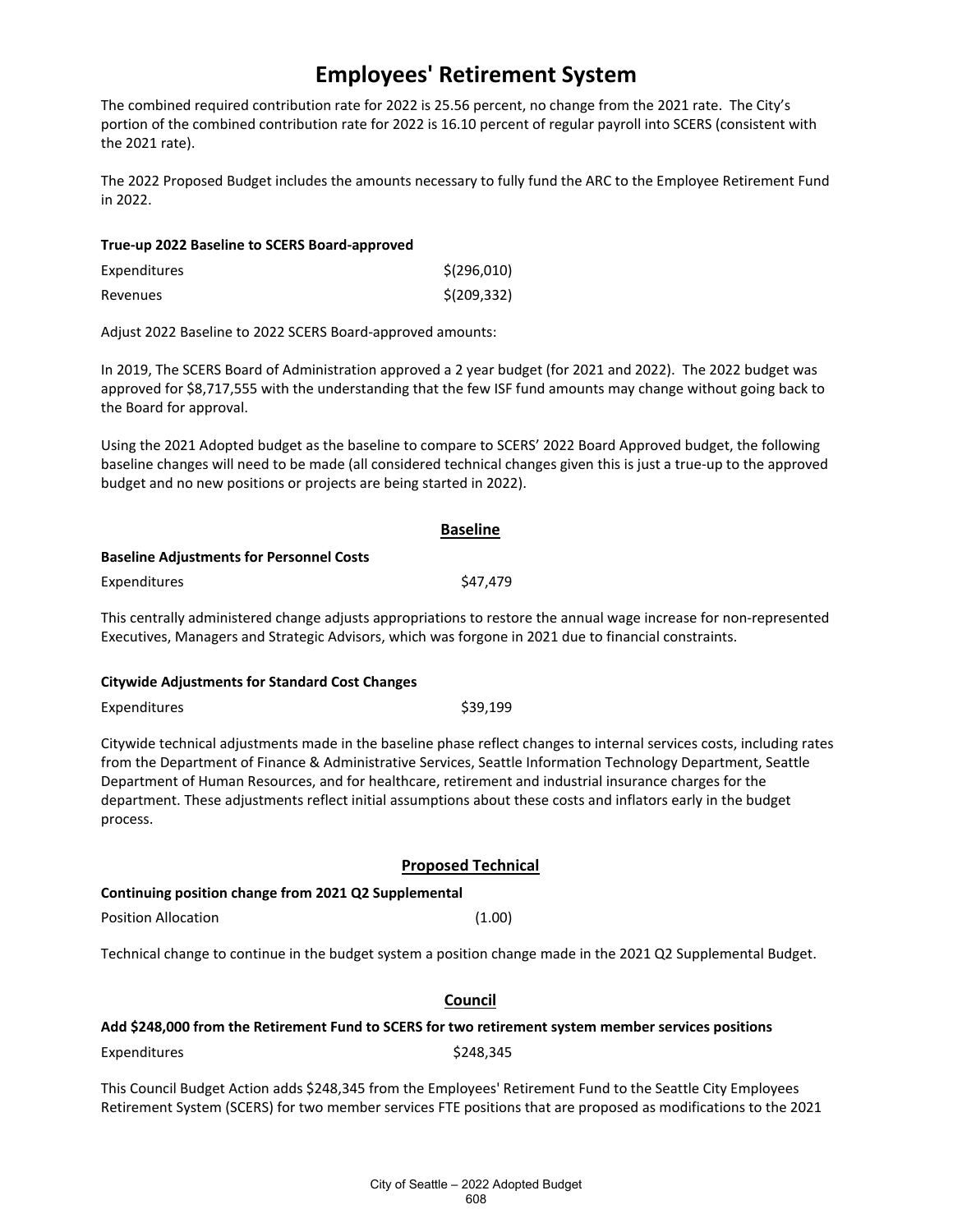year-end supplemental budget legislation. To address member services workload increases at SCERS, at its October 14, 2021 meeting the SCERS Board of Administration approved adding two new FTE positions, which include a Senior Retirement Specialist and a Retirement Specialist. Position authority for these new positions is provided in the 2021 year-end supplemental legislation; this Council Budget Action provides 2022 funding for the new positions.

| <b>Expenditure Overview</b>                                                                      |                |                |           |
|--------------------------------------------------------------------------------------------------|----------------|----------------|-----------|
|                                                                                                  | 2020           | 2021           | 2022      |
| <b>Appropriations</b>                                                                            | <b>Actuals</b> | Adopted        | Adopted   |
| <b>RET - BO-RE-9RE00 - UNASSIGNED</b>                                                            |                |                |           |
| 61030 - Employees' Retirement Fund                                                               | 229,257,558    |                |           |
| Total for BSL: BO-RE-9RE00                                                                       | 229,257,558    | $\blacksquare$ |           |
| RET - BO-RE-R1E00 - Employee Benefit Management                                                  |                |                |           |
| 61030 - Employees' Retirement Fund                                                               | 20,073,851     | 8,646,345      | 8,685,358 |
| Total for BSL: BO-RE-R1E00                                                                       | 20,073,851     | 8,646,345      | 8,685,358 |
| <b>Department Total</b>                                                                          | 249,331,409    | 8,646,345      | 8,685,358 |
| Department Full-Time Equivalents Total*                                                          | 23.00          | 28.00          | 27.00     |
| * FTE totals are provided for informational purposes only. Changes in FTEs resulting from City * |                |                |           |

*\* FTE totals are provided for informational purposes only. Changes in FTEs resulting from City Council or Human Resources Director actions outside of the budget process may not be detailed here*

# **Budget Summary by Fund Employees' Retirement System**

|                                    | 2020<br><b>Actuals</b> | 2021<br>Adopted | 2022<br>Adopted |
|------------------------------------|------------------------|-----------------|-----------------|
| 61030 - Employees' Retirement Fund | 249.331.409            | 8.646.345       | 8,685,358       |
| <b>Budget Totals for RET</b>       | 249.331.409            | 8.646.345       | 8,685,358       |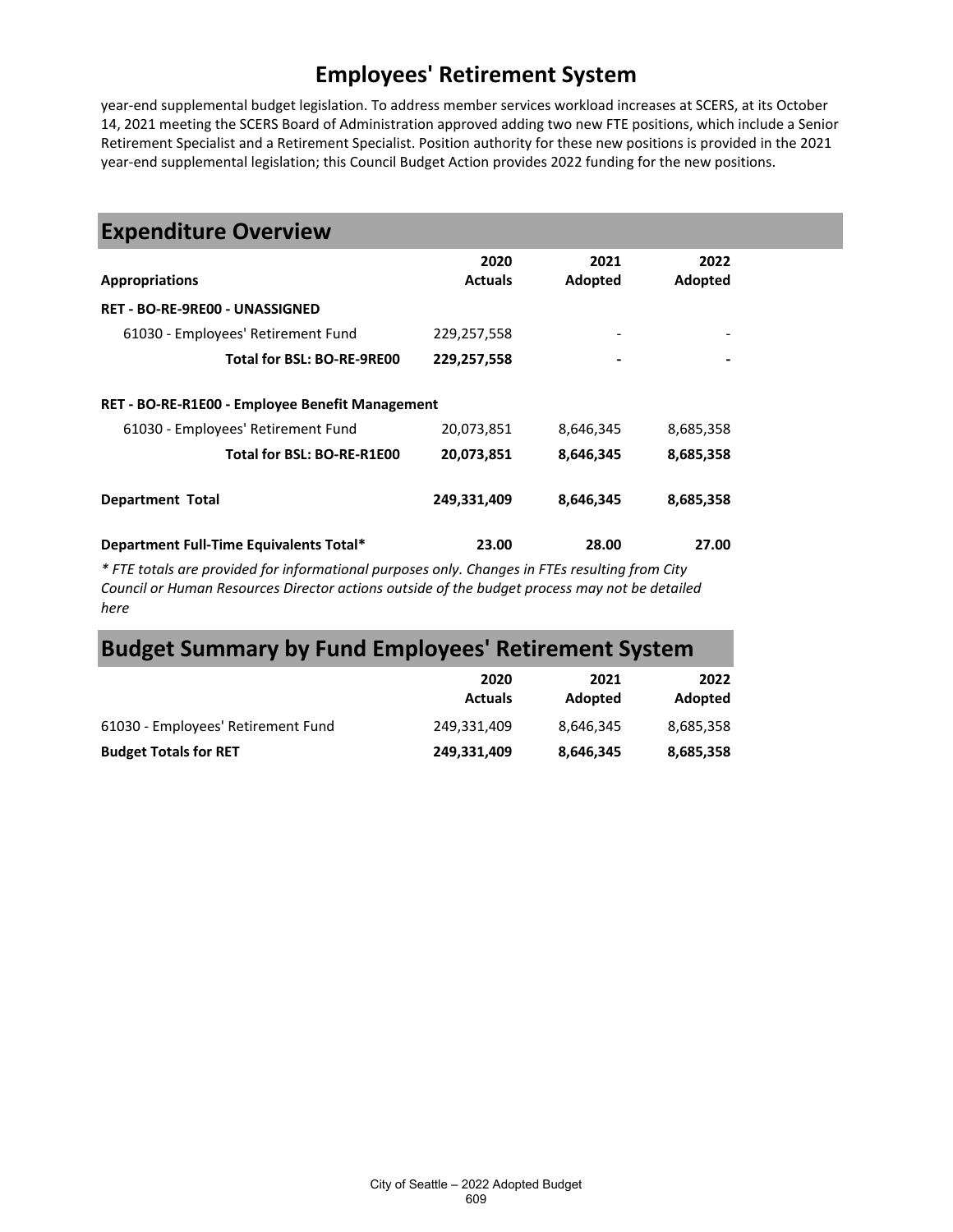# **Revenue Overview**

| <b>2022 Estimated Revenues</b> |                                        |                |           |           |  |
|--------------------------------|----------------------------------------|----------------|-----------|-----------|--|
| <b>Account</b>                 |                                        | 2020           | 2021      | 2022      |  |
| Code                           | <b>Account Name</b>                    | <b>Actuals</b> | Adopted   | Adopted   |  |
| 360010                         | Investment Interest                    | 15,311,661     |           |           |  |
| 360030                         | Securities Lending Revenue             | (9,504)        |           |           |  |
| 360090                         | Realized Gains/Losses On Invm          | 100,576,389    |           |           |  |
| 360120                         | Security Lending Income Gasb 2         | 63,967         |           |           |  |
| 360230                         | Dividend Income                        | 18,524,719     |           |           |  |
| 360240                         | Other Investment Income                | 11,816,900     |           |           |  |
| 360430                         | <b>Employr Pnsn Contributions</b>      | 141,255,626    | 5,283,691 | 5,314,394 |  |
| 360440                         | <b>Employr Dth Ben Contribution</b>    | 162,120        |           |           |  |
| 360450                         | <b>Emplyee Pnsn Contribution</b>       | 82,752,355     | 3,362,654 | 3,122,619 |  |
| 360460                         | Emplyee Dth Ben Contribution           | 162,120        |           |           |  |
| 360900                         | Miscellaneous Revs-Other Rev           | 534,562        |           |           |  |
| <b>Retirement Fund</b>         | Total Revenues for: 61030 - Employees' | 371,150,915    | 8,646,345 | 8,437,013 |  |
| <b>Total RET Resources</b>     |                                        | 371,150,915    | 8,646,345 | 8,437,013 |  |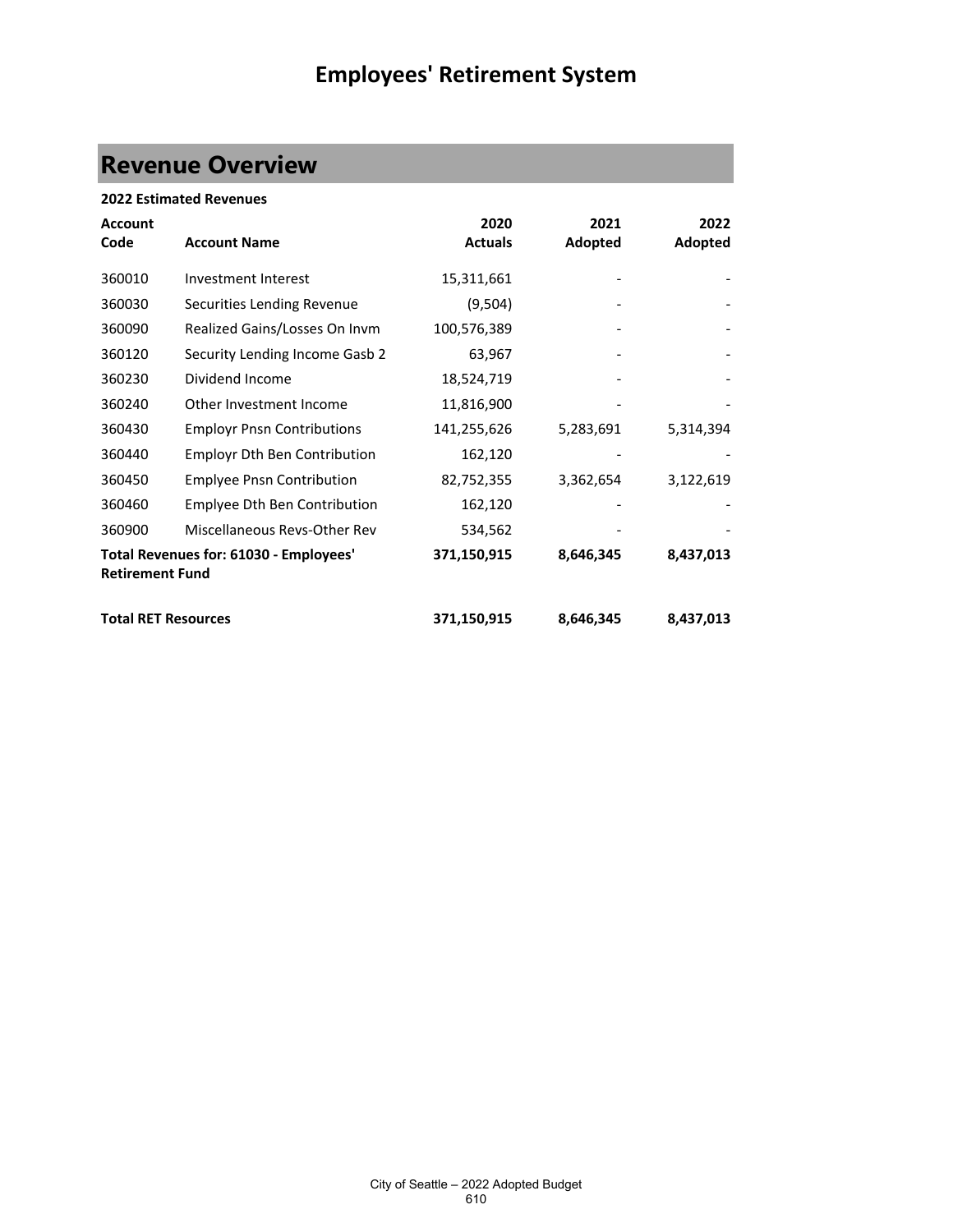# **Appropriations by Budget Summary Level and Program**

| RET - BO-RE-9RE00 - UNASSIGNED |                        |                          |                 |
|--------------------------------|------------------------|--------------------------|-----------------|
| <b>Program Expenditures</b>    | 2020<br><b>Actuals</b> | 2021<br>Adopted          | 2022<br>Adopted |
| <b>Pension Benefits Paid</b>   | 229,257,558            | $\overline{\phantom{0}}$ |                 |
| <b>Total</b>                   | 229,257,558            | -                        |                 |
|                                |                        |                          |                 |

*\*FTE totals are provided for informational purposes only. Changes in FTEs resulting from City Council or Human Resources Director actions outside of the budget process may not be detailed here*

### **RET - BO-RE-R1E00 - Employee Benefit Management**

The purpose of the Employees' Retirement Budget Summary Level is to manage and administer retirement assets and benefits.

| <b>Program Expenditures</b>        | 2020<br><b>Actuals</b> | 2021<br>Adopted | 2022<br>Adopted |
|------------------------------------|------------------------|-----------------|-----------------|
| <b>Employee Benefit Management</b> | 20,073,851             | 8,646,345       | 8,685,358       |
| Total                              | 20,073,851             | 8,646,345       | 8,685,358       |
| Full-time Equivalents Total*       | 23.00                  | 28.00           | 27.00           |

*\*FTE totals are provided for informational purposes only. Changes in FTEs resulting from City Council or Human Resources Director actions outside of the budget process may not be detailed here*